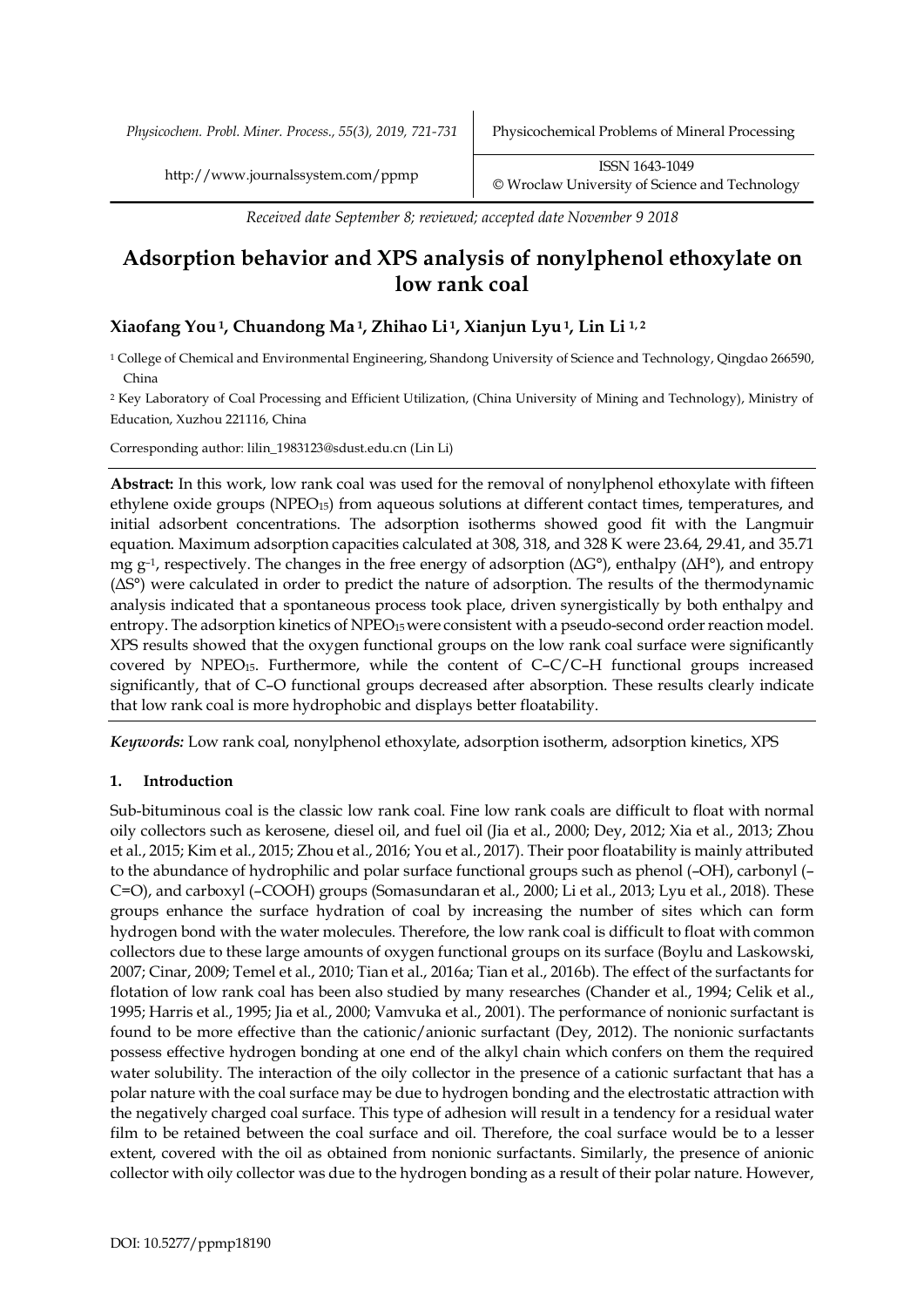the electrostatic repulsion between the negatively charged oil droplets and coal surface exists. Therefore, the surface of coal would be, to a lesser extent, covered with kerosene. It is also possible that the residual water film remained between the coal surface and kerosene droplets. As a result of the combining of these effects, the yields were lower than those obtained from nonionic surfactants (Cebeci, 2002).

Polyethoxylated nonyl phenols constitute a major part of the nonionic surfactants (Furlong and Aston, 1982), which can be used during floatation as frother, collector, emulsifier, and surface modifier. It was found that these compounds were likely to improve the floatation of low rank/oxidized coal. Harris et al (Harris et al., 1995) investigated the collecting ability of polyethoxylated nonyl phenols with 0–6 ethoxy groups in the floatation of unoxidized, laboratory-oxidized, and naturally weathered coals. It was found that the surfactants were more effective collectors than the oily collector dodecane for both unoxidized and oxidized coals. Although the benefits of a series of nonylphenol ethoxylates for low rank/oxidized coal floatation have been proven before, most of studies have been focused on the macroscale content, such as contact angle and separation experiment. Few researchers have analysed the mechanism of interaction between nonionic surfactants and coal surface from microscopic point of view.

In this paper, a detailed study was conducted for the adsorption of the nonionic surfactant nonylphenol ethoxylate (NPEO15) on low rank coal. The thermodynamic functions such as Gibbs free energy, enthalpy, and entropy were calculated to understand the adsorption mode of the surfactant. XPS analysis and corresponding peak analysis were performed to investigate the distribution characteristics of NPEO<sub>15</sub> on the sub-bituminous coal, especially the various oxygen-containing functional groups. The results obtained from this study can be used to explain the competitive adsorption of  $NPEO<sub>15</sub>$  existed among the oxygen-containing groups. The findings of this study demonstrate the interaction mechanism between nonylphenol ethoxylate and low rank coal, which can be used to improve the floatability of low rank coal effectively.

## **2. Materials and methods**

# **2.1. Materials**

Low-rank coal obtained from Shenhua Shendong Coal Group Corporation Limited in China was selected for this study. The proximate analysis of coal samples presented in Table 1 reveals that the sample is a typical low rank coal. M<sub>ad</sub>, V<sub>ad</sub>, FC<sub>ad</sub>, and A<sub>ad</sub> refer to the moisture content, volatile content, fixed carbon content, and ash content on a dry basis, respectively. The sample is a typical subbituminous coal.

| Index  | Proximate analysis / % |      |      |  |  |
|--------|------------------------|------|------|--|--|
|        | Mad                    | Had. | ' ad |  |  |
| Result |                        |      |      |  |  |

Table 1. Proximate analysis of the coal sample

The nonylphenol ethoxylate with fifteen ethylene oxide groups ( $NPEO<sub>15</sub>$ ) was obtained from Union Carbide Chemicals, and used without further purification. The chemical structure of NPEO<sub>15</sub> used in this investigation is shown in Fig. 1.



Fig. 1. Structure of NPEO<sub>15</sub>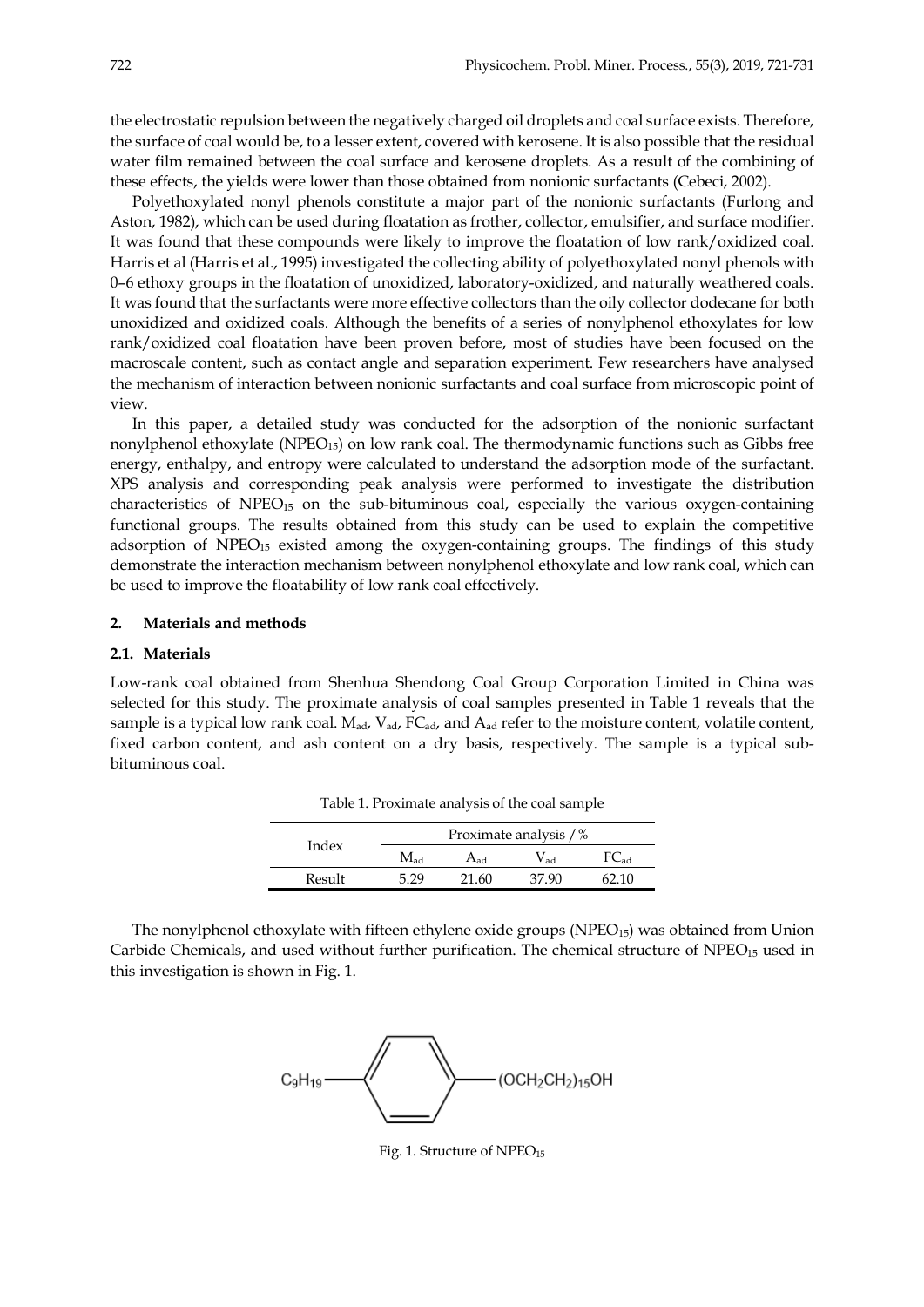## **2.2. Surfactant adsorption**

The coal sample was first crushed using a hammer, and then ground in an agate mill. The ground material was sieved to obtain particles with size fraction of -0.045 mm for adsorption experiments. The maximum adsorption density for NPEO15 on the sample under investigation was measured. The adsorption experiments were carried out in scintillation vials. Each vial containing 25 cm<sup>3</sup> of the surfactant solution of a known concentration and 0.5 g of the coal sample was agitated for 24 h in a constant temperature water bath oscillator, whereas the tests with initial concentration of 1.00  $g/dm<sup>3</sup>$ were effectuated during 5, 10, 20, 30, 60, 90, 120, 240, 480, 720, 960, 1200, and 1440 min. The adsorption experiments were carried out at 308, 318, and 328 K, respectively. After the adsorption process, the vials were centrifuged at 4000 rpm for 20 min to obtain clear supernatant solutions. The surfactant concentrations in the supernatants were then determined by using a spectrophotometer (Model UV757CRT) at the wavelength of 275 nm.

## **2.3. X-ray photoelectron spectroscopy measurements**

The X-ray photoelectron spectroscopy (XPS) experiments were carried out at room temperature in an ultra-high vacuum (UHV) system using the surface analysis system (ESCALAB250 Xi, America). The survey scan and high-resolution spectra were recorded at pass energy of 100 and 20 eV with step sizes of 1.00 and 0.05 eV, respectively. Before the data analysis, the binding energies were corrected by setting the C1s hydrocarbon peak at 284.8 eV. Data processing (peak fitting) was performed with an XPS peak fit software, using a Smart type background subtraction and Gaussian/Lorentzian peak shapes.

#### **3. Results and discussion**

#### **3.1. Adsorption isotherms**

The adsorption isotherms of the nonionic surfactant on the coal are illustrated in Fig. 2 at 308, 318, and 328 K for NPEO<sub>15</sub>.



Fig. 2. Adsorption isotherms of NPEO<sub>15</sub> over coal sample at 308, 318, and 328 K

These isotherms show that the adsorption of  $NPEO<sub>15</sub>$  is temperature sensitive (McCracken and Datyner, 1977; Klimenko, 1980). The linearized Langmuir equation (1) and linearized Freundlich equation (2) can be represented as follows (Silva et al., 2004; Vadivelan and Kumar, 2005; Liu et al., 2013; Cheng et al., 2014; Wang et al., 2014; You et al., 2019):

$$
C_e/q_e = 1/b Q_m + C_e/Q_m \tag{1}
$$

$$
\lg q_e = \lg k + (1/n) \lg c_e \tag{2}
$$

where *b* is the Langmuir constant, related to the affinity of the adsorption sites, and  $Q_m$  (mg/g) represents the maximum amount of NPEO<sub>15</sub> that can be adsorbed per unit weight of the adsorbent.  $Q_m$ and *b* were calculated from the slope and intercept of the straight lines of the plot  $C_e/q_e$  vs.  $C_e$ .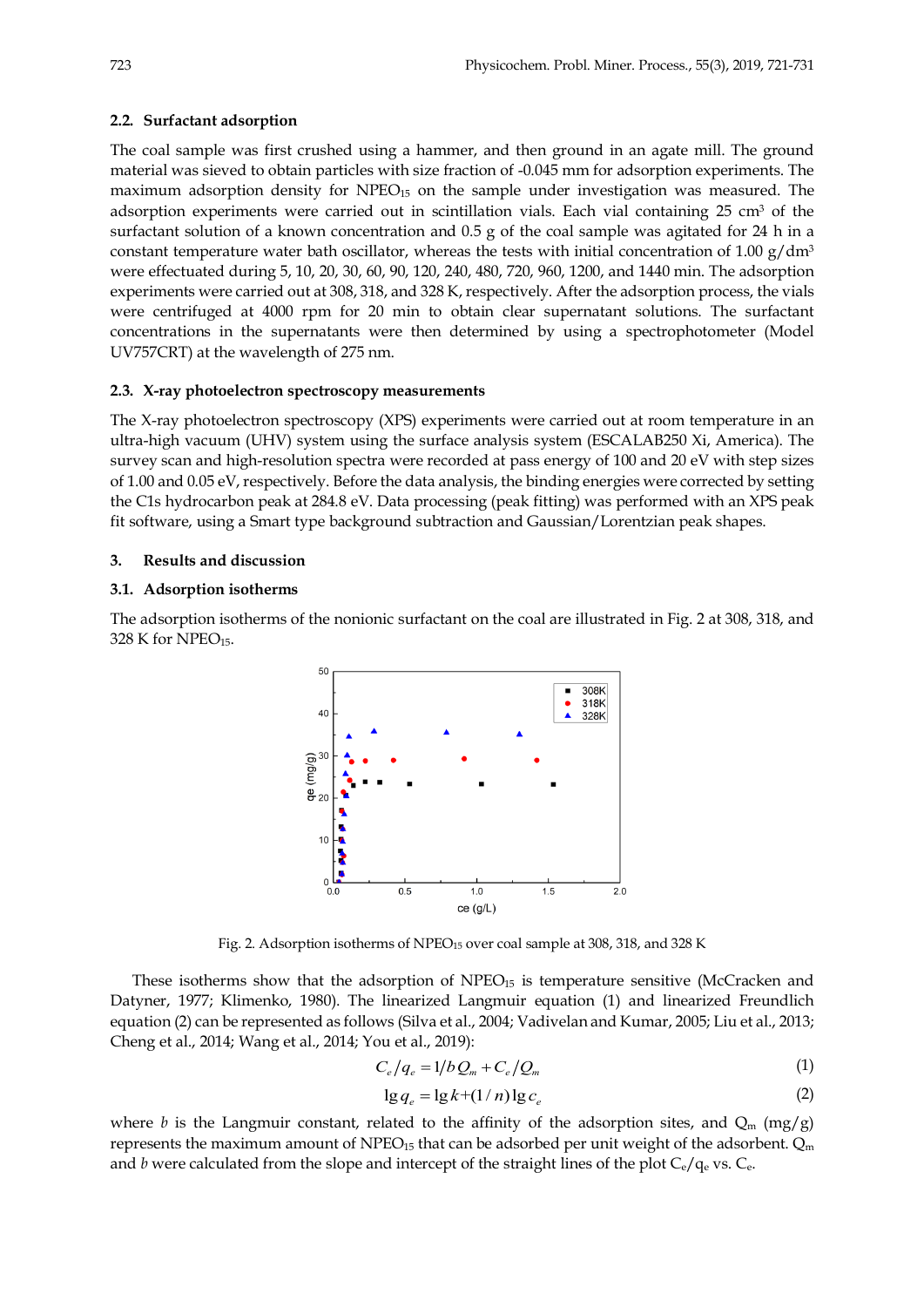Adsorption isotherms were obtained in terms of Eq. (1) and Eq. (2) by using results from adsorption experiments. The different values for Qm, *b* and n are summarized in Table 2. The corresponding linear regression correlation coefficients (*R*<sup>2</sup> values) are given in the same table. As summarized in Table 2, the *R12* values of the Langmuir equation are 0.993, 0.996, and 0.993 at 308, 318, and 328K respectively all higher than the  $R_2$ <sup>2</sup> values of the Freundlich equation, suggesting that the adsorption of NPEO<sub>15</sub> onto low rank coal closely follows the Langmuir model. The maximum adsorption capacities for  $NPEO_{15}$ onto the coal sample at 308, 318, and 328 K were found to be 23.64, 29.41, and 35.71 mg  $g^{-1}$ , respectively. Thus, the maximum adsorption capacities of the low rank coal increased with increasing temperature.

|      | Langmuir             |                |                           |        | Freundlich |         |
|------|----------------------|----------------|---------------------------|--------|------------|---------|
| T, k | $Q_m$ , mg g $^{-1}$ | $b, L mg^{-1}$ | $b$ . L mol <sup>-1</sup> | R , 2  | n          | $R_2^2$ |
| 308  | 23.64                | 105.75         | $9.31 \times 107$         | 0.9993 | 2.26       | 0.7404  |
| 318  | 29.41                | 85.00          | 7.48×107                  | 0.9996 | 1.92       | 0.7898  |
| 328  | 35.71                | 70.00          | $6.16 \times 107$         | 0.9993 | 1.70       | 0.8263  |

Table 2. Langmuir and Freundlich isotherm constants for NPEO<sub>15</sub> onto coal sample coal at different temperatures

The adsorption free energy  $(\Delta G^{\circ})$  can be calculated using the following equation (Crini et al., 2007):

$$
\Delta G^0 = -RT \ln b \tag{3}
$$

where *R* is the ideal gas constant and *T* is the absolute temperature. The adsorption free energy (ΔG°) calculated on a molar basis for NPEO<sub>15</sub> used at 308, 318, and 328 K was determined to be -46.99 kJ mol-<sup>1</sup>,  $-47.93$  kJ mol<sup>-1</sup>, and  $-48.91$  kJ mol<sup>-1</sup>, respectively. The negative values of  $\Delta G^{\circ}$  are as expected for a spontaneous process under the experimental conditions. A decrease in the  $\Delta G^{\circ}$  values with increasing temperature indicates more efficient adsorption at higher temperatures.

The change in enthalpy of the adsorption process  $(\Delta H^{\circ})$  for the interaction of NPEO<sub>15</sub> with the low rank coal surface can be calculated by using the following form of the Clausius-Clapeyron equation (Fan et al., 2011):

$$
\frac{d\ln b}{d(1/T)} = -\frac{\Delta H}{R}.\tag{4}
$$

Thus, a plot of ln b vs 1/T should be a straight line (Fig. 3). The slope of the plot can be used to calculate  $\Delta H^{\circ}$  as shown in Table 3. The entropy change ( $\Delta S^{\circ}$ ) of the adsorption can be calculated using Eq. (5), which is also given in Table 3.



.  $(5)$  $\Delta H^0 = \Delta G^0 + T \Delta S^0$ 

Fig. 3. Plot of ln b vs 1/T for calculating the enthalpy change of the adsorption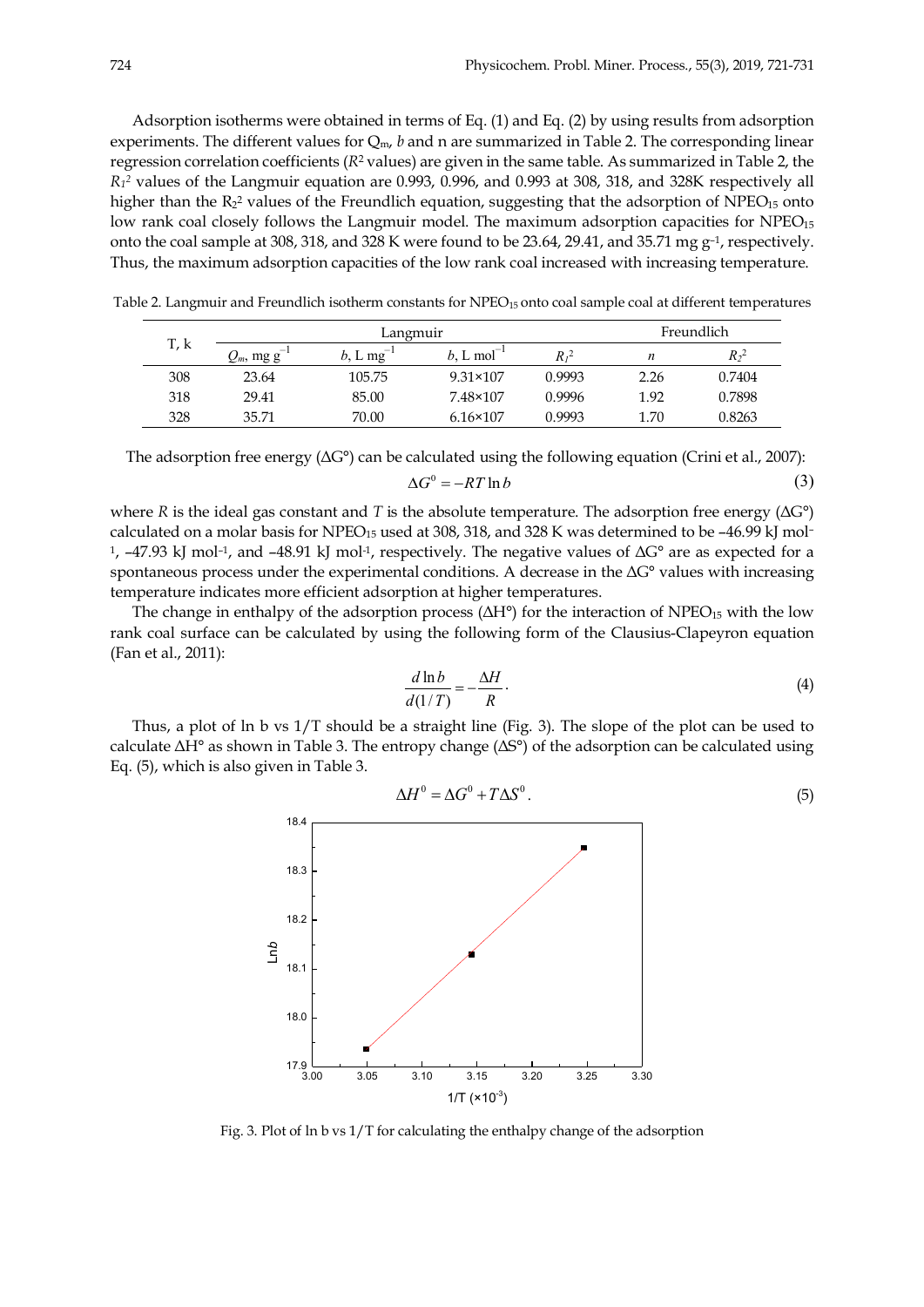| T, K | $\Delta G^{\circ}$ , kJ mol-1 | $\Delta H^{\circ}$ , kJ mol-1 | $-T\Delta S^\circ$ , kJ mol-1 |
|------|-------------------------------|-------------------------------|-------------------------------|
| 308  | -46.99                        |                               | -29.6559                      |
| 318  | $-47.93$                      | $-17.33$                      | $-30.6039$                    |
| 328  | -48.91                        |                               | -31.5818                      |

Table 3. Thermodynamic functions for the adsorption of NPEO<sub>15</sub> onto coal

Thus,  $\Delta H^{\circ}$  of the adsorption process was evaluated to be -17.33 kJ mol<sup>-1</sup>. The negative value of  $\Delta H^{\circ}$ indicates that the adsorption process is exothermic. As  $T\Delta S^{\circ}$  is slightly higher than  $|\Delta H^{\circ}|$ , it may be concluded that the adsorption of  $NPEO<sub>15</sub>$  is driven by both enthalpy and entropy in a synergistic manner (Celik, 1989; Celik and Yoon, 1991).

#### **3.2. Adsorption kinetics**

The applicability of the pseudo-first and pseudo-second order models was tested for the adsorption of NPEO<sub>15</sub> onto the low rank coal. The time-concentration profiles of NPEO<sub>15</sub> over coal (with initial concentration of 1.00  $g/dm^3$ ) at different temperatures are presented in Fig. 4. As seen from Fig. 4, the adsorption of  $NPEO<sub>15</sub>$  at different temperatures increases with the adsorption time and eventually reaches an equilibrium. Pseudo-first and pseudo-second order kinetic equations are the most widely used models for describing the adsorption of an adsorbate from an aqueous solution. Accordingly, in this work, these two kinetic models were used to predict the mechanism of adsorption.



Fig. 4. Time-concentration profiles of NPEO<sub>15</sub> over low rank coal at 308, 318, and 328 K

A linear form of the pseudo-first order model has been described by as follows (Li et al., 2016; Cao et al., 2016; He et al., 2018; Hua et al., 2018; You et al., 2018):

$$
\ln(q_e - q_t) = \ln q_e - k_{pf} t/2.303\tag{6}
$$

where  $q_t$  is the amount adsorbed at time t, and  $k_{pf}$  is the equilibrium rate constant of pseudo-first order adsorption. The value of  $q_t$  can be calculated as follows:

$$
q_t = q_e \left( 1 - e^{-k_{pf}t} \right) \tag{7}
$$

The plots of  $q_t$  versus t based on pseudo-first order kinetics are compiled in Fig. 5. The calculated  $q_e$  $k_{\text{pf}}$ , and the corresponding linear regression correlation coefficient  $R_1$ <sup>2</sup> values are shown in Table 5. The correlation coefficients at different temperatures of 308, 318, and 328 K were only 0.7734, 0.7898, and 0.7980, respectively. These values indicate that the pseudo-first order model cannot accurately predict the kinetics of  $NPEO<sub>15</sub>$  adsorption onto the coal.

On the other hand, a pseudo-second order equation based on adsorption equilibrium capacity may be expressed as follows:

$$
t/q_t = 1/k_{ps}q_e^2 + t/q_e \tag{8}
$$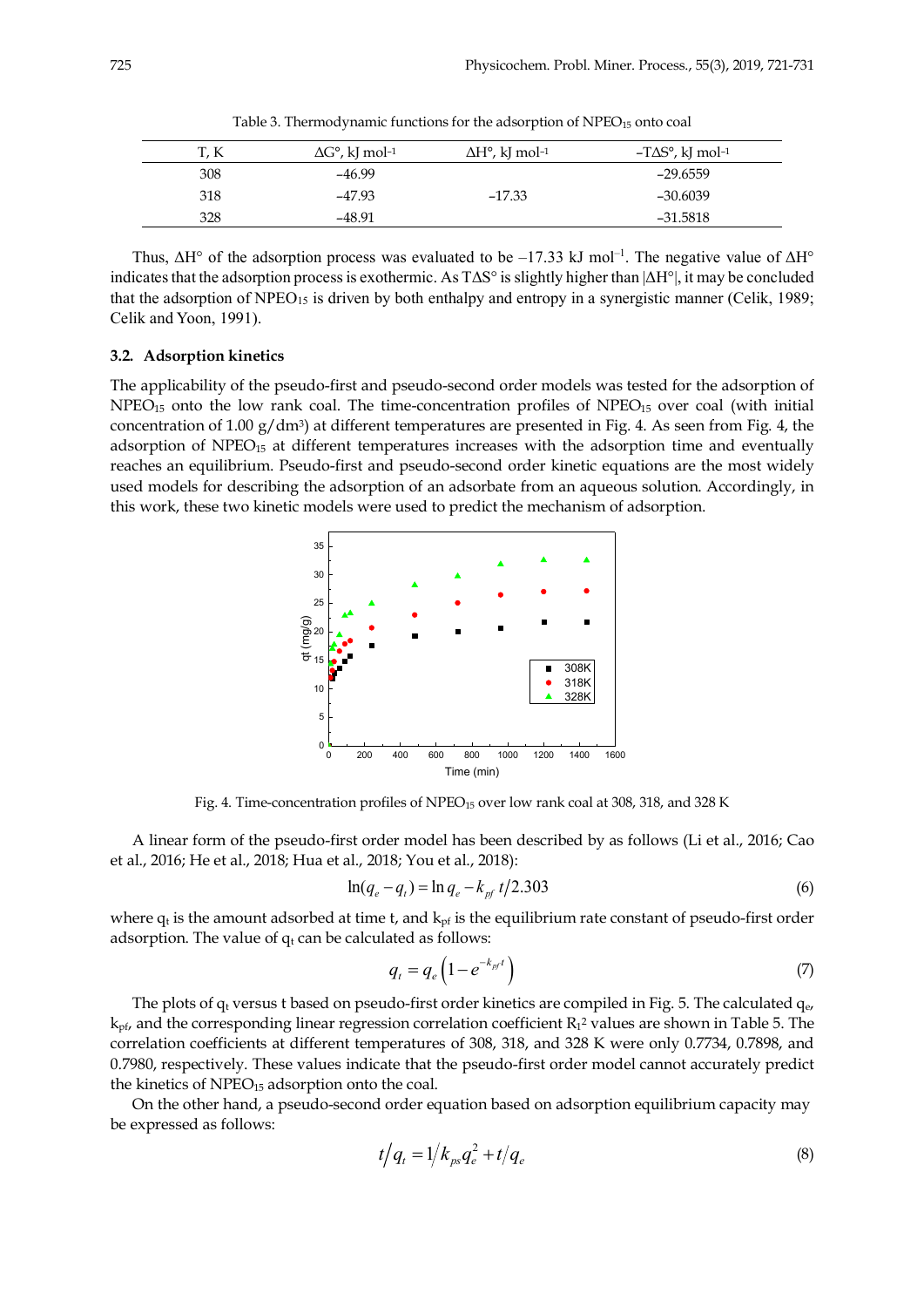where  $k_{ps}$  is the equilibrium rate constant of the pseudo-second order adsorption process. The plots of t/qt versus t based on pseudo-second order kinetics are compiled in Fig. 6, and the calculated values of  $q_{e}$ ,  $k_{ps}$ , and the corresponding linear regression correlation coefficients  $R_2$ <sup>2</sup> are summarized in Table 4. The correlation coefficients  $(R_2^2)$  of the pseudo-second order kinetics were higher than 0.99, which suggests that the adsorption of NPEO<sub>15</sub> on coal slime is best described by the pseudo-second order kinetic equation.



Fig. 5. Simulation of  $NPEO<sub>15</sub>$  adsorbing onto sub-bituminous coal by using pseudo-first order kinetics at 308, 318, and 328 K



Fig. 6. Simulation of NPEO<sub>15</sub> adsorbing onto sub-bituminous coal by using pseudo-second order kinetics at 308, 318, and 328 K

Table 4. Adsorption kinetic parameters for the adsorption of NPEO15 onto sub-bituminous coal

|     |                              | Pseudo-first order kinetics      |                              | Pseudo-second order kinetics |                                                 |                              |                             |
|-----|------------------------------|----------------------------------|------------------------------|------------------------------|-------------------------------------------------|------------------------------|-----------------------------|
| T.K | $q_e^a$ , mg g <sup>-1</sup> | $k_{\rm pf}$ , min <sup>-1</sup> | $q_e^b$ , mg g <sup>-1</sup> | $R_I^2$                      | $k_{ps}$ , g mg <sup>-1</sup> min <sup>-1</sup> | $q_e^p$ , mg g <sup>-1</sup> | R <sub>2</sub> <sup>2</sup> |
| 308 | 21.73                        | 0.05184                          | 18.58                        | 0.7734                       | 0.00141                                         | 21.86                        | 0.9977                      |
| 318 | 27.20                        | 0.03213                          | 23.60                        | 0.7898                       | 0.00080                                         | 28.03                        | 0.9951                      |
| 328 | 33.51                        | 0.03367                          | 28.58                        | 0.7980                       | 0.00067                                         | 33.92                        | 0.9940                      |

<sup>a</sup>Experimental; <sup>b</sup>Calculated.

## **3.3. XPS measurements**

Wide scan spectrum in the binding energy range of 0–1400 eV was obtained to identify the surface elements present in the coal sample and perform quantitative analysis. A typical XPS wide scan spectrum of demineralized lignite coal is seen in Fig. 7.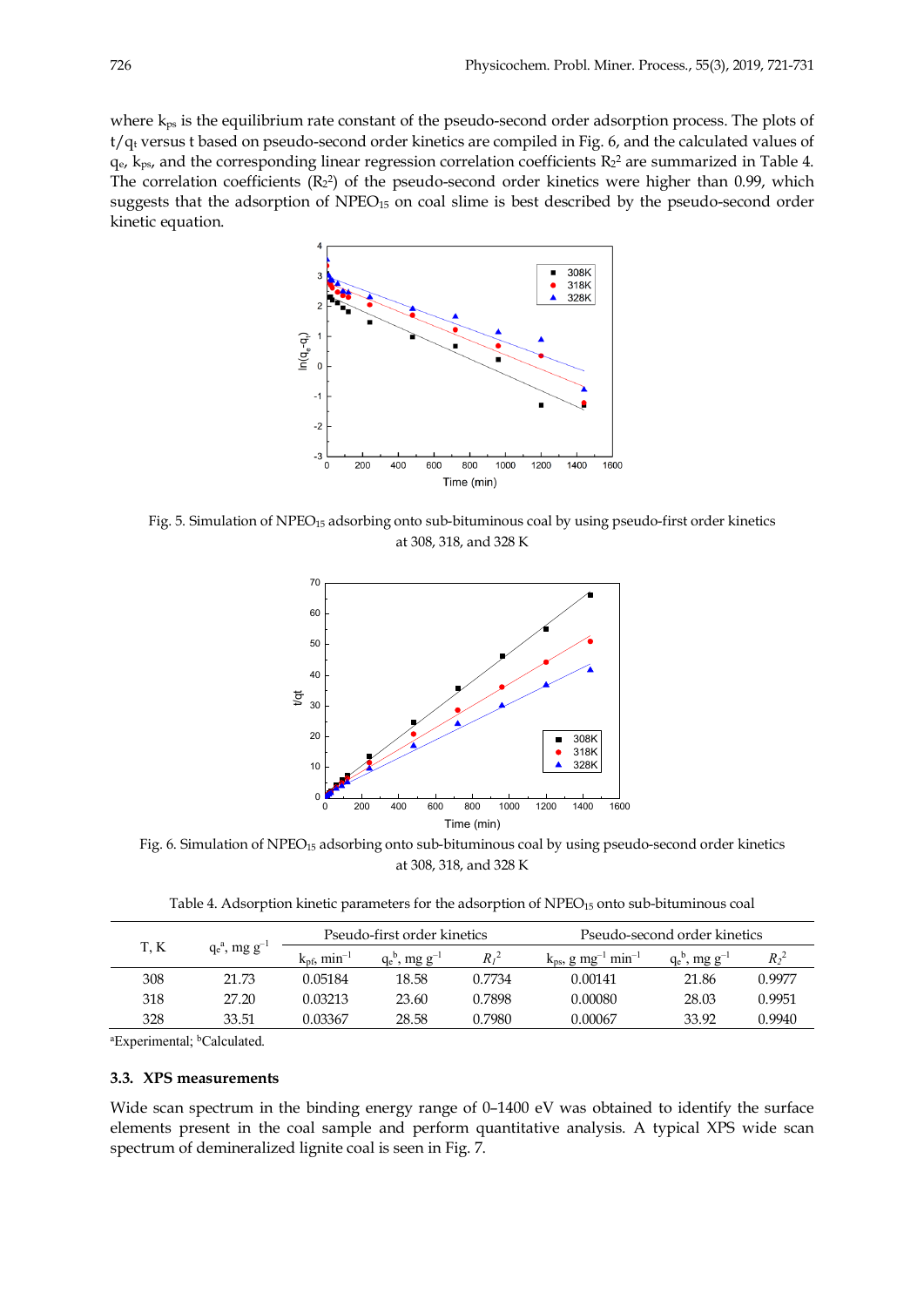

| (b) After adsorption of $NPEO15$ |  |
|----------------------------------|--|
|----------------------------------|--|

Fig. 7. XPS wide energy spectrums of coal surface before and after adsorption of  $NPEO_{15}$ 

| Table 5. Contents of C1s, O1s, Si2p, and Al2p on coal surface before and after adsorption of $NPEO_{15}$ |  |  |  |  |
|----------------------------------------------------------------------------------------------------------|--|--|--|--|
|----------------------------------------------------------------------------------------------------------|--|--|--|--|

|                  | Before adsorption | After adsorption |  |
|------------------|-------------------|------------------|--|
| Types            | Contents/%        | Contents/ $%$    |  |
| O1s              | 39.64             | 26.61            |  |
| C1s              | 45.47             | 67.14            |  |
| Si <sub>2p</sub> | 8.60              | 3.51             |  |
| Al <sub>2p</sub> | 6.29              | 2.74             |  |
| O/C              | 0.87              | 0.40             |  |

As seen in Fig. 7, the coal surface peaks of O1s, C1s, Si2p, and Al2p changed after the adsorption of NPEO<sub>15</sub>. The peak of C1s is greatly enhanced after adsorption of NPEO<sub>15</sub>. While the peak corresponding to O1s is significantly weakened, those of Si2p and Al2p are slightly weakened. It was observed in Table 5 that the contents of O1s, C1s, Si2p, and Al2p were 39.64, 45.47, 8.60, and 6.29% on coal surface before adsorption and 26.61, 67.14, 3.51, and 2.74% after adsorption in terms of atomic percentage. The content of C1s increased from 45.47% to 67.14% after adsorption, and the content of O1s decreased from 39.64% to 26.61%. O/C ratio decreases from 0.87 to 0.40, which mainly results from polar interactions between the ethoxylated group of NPOE15 and the hydrophilic sites (oxygen functional groups) at the surface of coal. Change in carbon and oxygen content indicate that the oxygen functional groups on the low rank coal surface are significantly covered by NPEO<sub>15</sub>.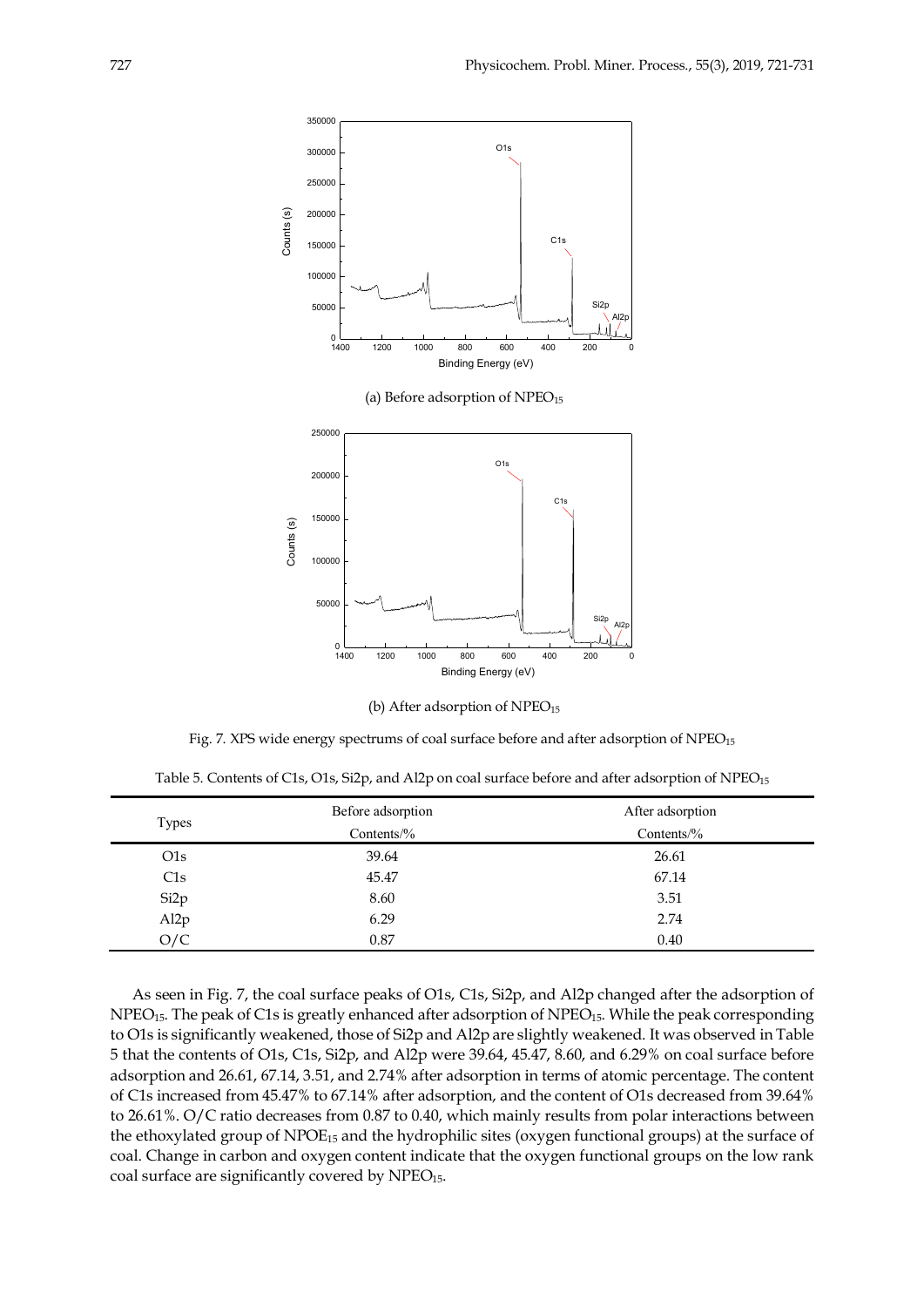A typical curve fitting of the C1s peak region at 284.80 eV of the coal surface before and after adsorption of NPEO<sub>15</sub> is shown in Fig. 8.



(b) After the adsorption of  $NPEO<sub>15</sub>$ 

Fig. 8. C1s peaks for coal surface before and after adsorption of NPEO<sub>15</sub>

Fig. 8 shows the curve fitting results of C1s of coal sample. It can be seen that the fitting curve is close to the original curve. Furthermore, XPS measurements revealed that C–C/C–H, C–O (alcohol, phenol, or ether), C=O (carbonyl or chinone), and O=C–O (carboxyl) are the four forms of carbon present on the surface of the samples, and their binding energies are 284.60, 285.60, 286.60, and 289.10 eV, respectively (Pietrzak, 2009; Liu et al., 2017). The content of the C–C/C–H, C–O, C=O, and O=C-O groups was calculated by the analysis of C1s peak (Table 6). C–C/C–H is the main form of the carbon element present on the surface of the samples.

Table 6. The fraction of C on coal surface before and after adsorption of NPEO<sub>15</sub> (relative % of C1s)

|           | Contents $\frac{1}{6}$ |                  |
|-----------|------------------------|------------------|
| Groups    | Before adsorption      | After adsorption |
| $C-C/C-H$ | 56.16                  | 61.97            |
| $C-O$     | 23.65                  | 20.69            |
| $C=O$     | 14.22                  | 13.83            |
| $O=C-O$   | 5.96                   | 3.52             |

As seen in Table 6, the content of C–C/C–H groups which is hydrophobic functional groups is 56.16% in the original coal sample, while the total content of hydrophilic functional groups (C–O, C=O,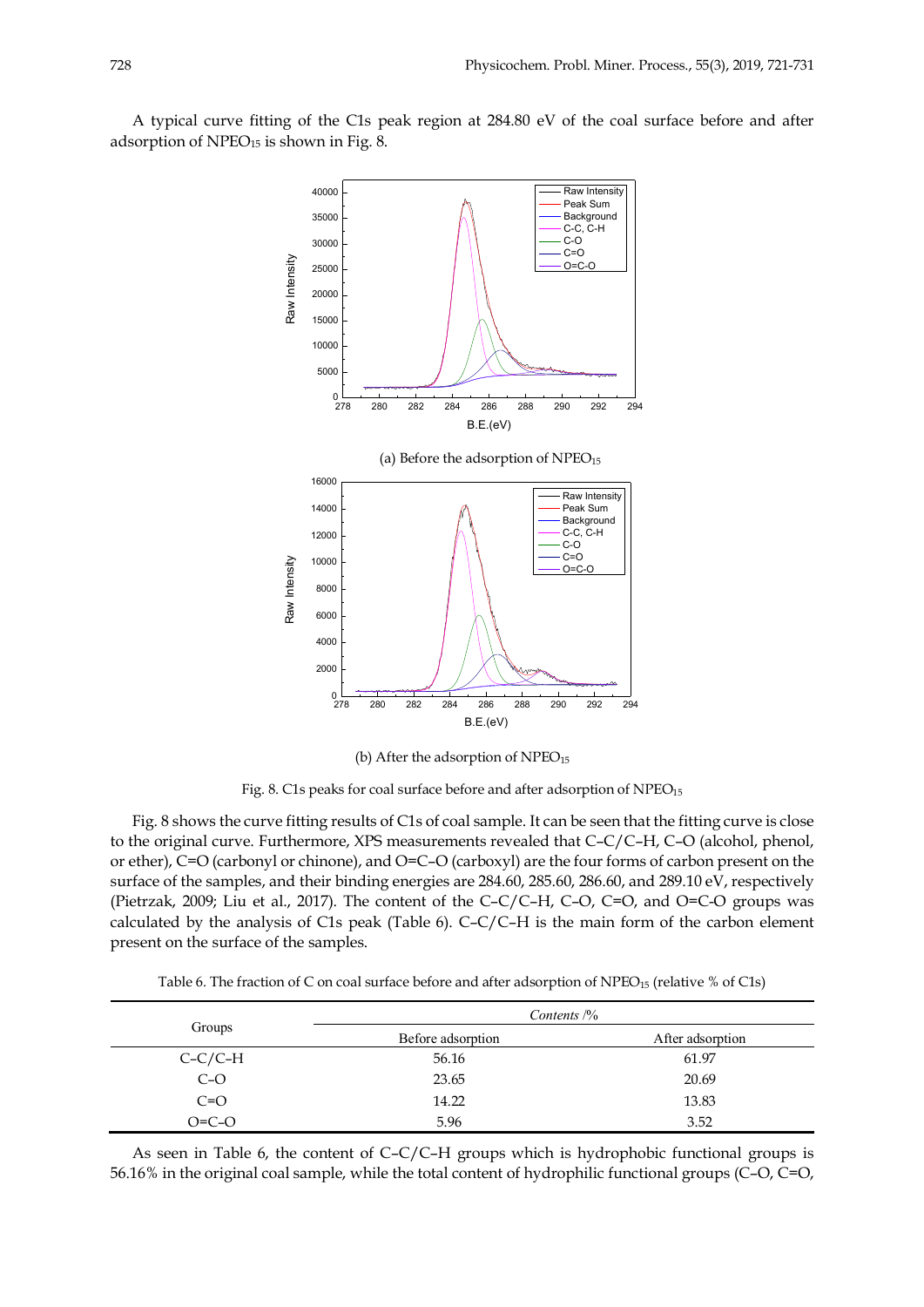and O=C–O groups) is 43.84%. Compared with the original coal sample, the content of C–C/C–H functional groups increased and that of the C–O functional groups decreased significantly after the adsorption of  $NPEO<sub>15</sub>$ , which made the coal surface much more hydrophobic and improved the floatability of low rank coal.

#### **4. Conclusions**

In this study, a low rank coal was used for the removal of the typical endocrine-disrupting chemicals such as NPEO<sub>15</sub> from aqueous solutions. The adsorption of NPEO<sub>15</sub> on jet coal, a non-caking coal, follows the Langmuir-type isotherm. The maximum adsorption capacity at different temperatures of 308, 318, and 328 K was determined to be 23.64, 29.41, and 35.71 mg  $g<sup>-1</sup>$ , respectively. The thermodynamic functions determined from the adsorption isotherms show that the entire adsorption process is spontaneous, being driven synergistically by enthalpy and entropy. The adsorption kinetics of NPEO15 could be described by the pseudo-second order reaction model. XPS results showed that the oxygen functional groups on the low rank coal surface were significantly covered by  $NPEO<sub>15</sub>$ . After adsorption, while the content of the C–C/C–H functional groups increased greatly, that of C–O functional groups decreased significantly. These results indicate better hydrophobicity and floatability for the low rank coal.

#### **Acknowledgments**

The financial support of this work from the National Natural Science Foundation of China (No. 51474140), SDUST Research Fund (No. 2018TDJH101) and the Key Laboratory of Coal Processing and Efficient Utilization, Ministry of Education Foundation (No. CPEUKF 1802) are gratefully acknowledged.

## **References**

- BOYLU, F., LASKOWSKI, J. S., 2007. *Rate of water transfer to flotation froth in the flotation of low-rank coal that also requires the use of oily collector*. Int. J. Miner. Process. 83, 125-131.
- CAO, X., YAN, B., WANG, Q., WANG, Y., QIU, J., HUANG, Y., LI, L., ZHANG, Y., HU, S., KANG, L., 2016. *Adsorption of Cr (VI) from Aqueous Solutions on Organic Modified Laponite.* Chemical Journal of Chinese Universities -Chinese Edition-. 38, 173-181.
- CEBECI, Y., 2002. *The investigation of the floatability improvement of Yozgat Ayrıdam lignite using various collectors*. Fuel. 81, 281-289.
- CELIK, M., 1989. *Adsorption of ethoxylated sulfonate and nonionic homologs on coal.* J. Colloid Interface Sci. 129, 428-440.
- CELIK, M., YOON, R., 1991. *Adsorption of poly (oxyethylene) nonylphenol homologs on a low-ash coal.* Langmuir. 7, 1770- 1774.
- CELIK, M. S., SEYHAN. K., 1995. *Effect of Heat Treatment on the Flotation of Turkish Lignites*. Coal Preparation. 65-79.
- CHANDER, S., POLAT, H., MOHAL, B., 1994. *Flotation and wettability of a low-rank coal in the presence of surfactants.* Mining, Metallurgy and Exploration. 11, 55-61.
- CHENG, J.-Y., WANG, P., MA, J.-P., LIU, Q.-K., DONG, Y.-B., 2014. *A nanoporous Ag (I)-MOF showing unique selective adsorption of benzene among its organic analogues*. Chem. Commun. 50, 13672-13675.
- CINAR, M., 2009. *Floatability and desulfurization of a low-rank (Turkish) coal by low-temperature heat treatment.* Fuel Process. Technol. 90, 1300-1304.
- CRINI, G., PEINDY, H. N., GIMBERT, F., ROBERT, C., 2007. *Removal of CI Basic Green 4 (Malachite Green) from aqueous solutions by adsorption using cyclodextrin-based adsorbent: Kinetic and equilibrium studies.* Sep. Purif. Technol. 53, 97-110.
- DEY, S., 2012. *Enhancement in hydrophobicity of low rank coal by surfactants—A critical overview*. Fuel Process. Technol. 94, 151-158.
- FAN, J., YANG, W., LI, A., 2011. *Adsorption of phenol, bisphenol A and nonylphenol ethoxylates onto hypercrosslinked and aminated adsorbents.* React. Funct. Polym. 71, 994-1000.
- FURLONG, D. N., ASTON, J. R., 1982. *Adsorption of polyoxyethylated nonyl phenols at silica/aqueous solution interfaces.*  Colloids and Surfaces. 4, 121-129.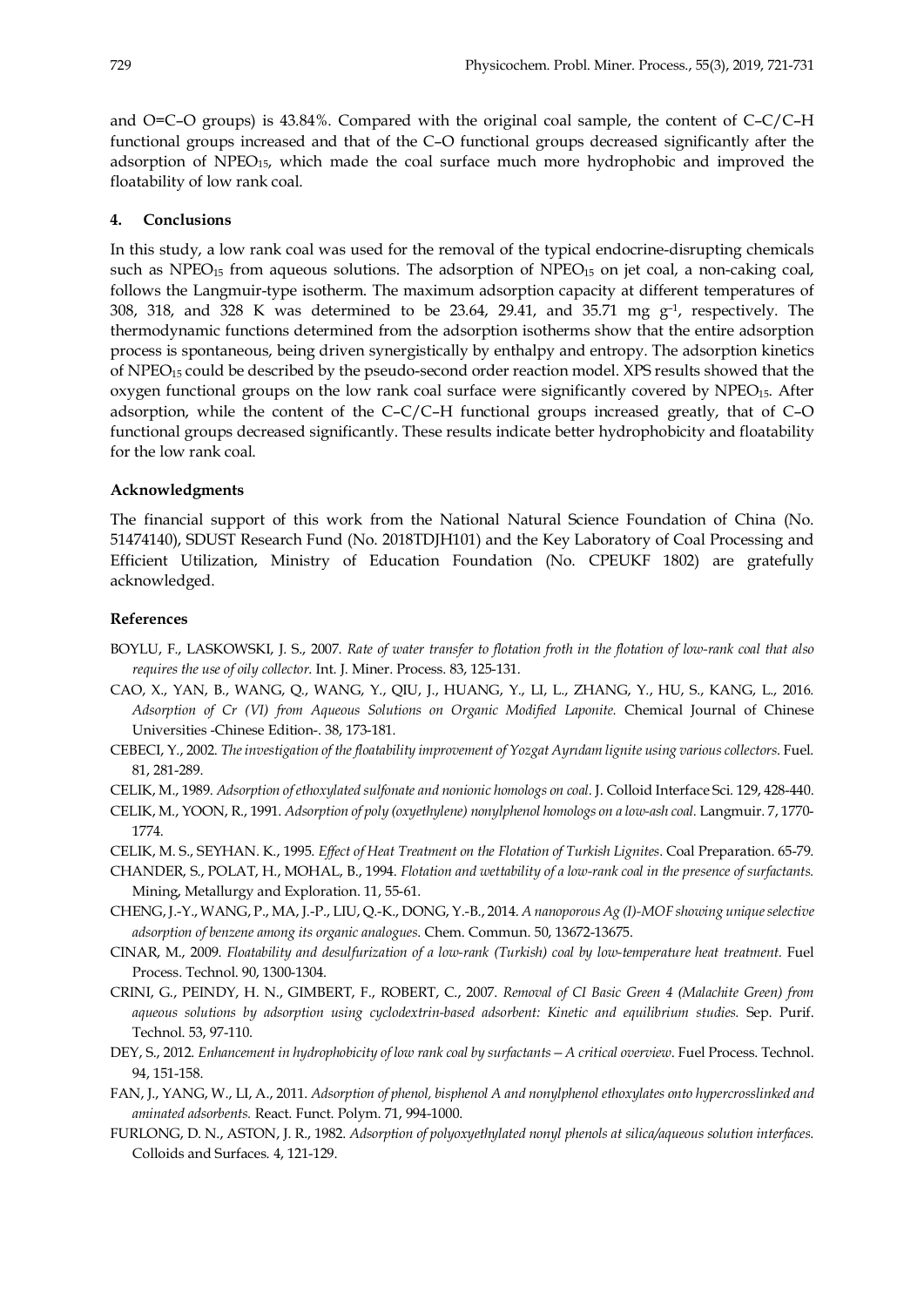- HARRIS, G., DIAO, J., FUERSTENAU, D., 1995. *Coal flotation with nonionic surfactants.* Coal Perparation. 16, 135- 147.
- HE, M., ZHANG, W., CAO, X., YOU, X., LI, L., 2018. *Adsorption Behavior of Surfactant on Lignite Surface: A Comparative Experimental and Molecular Dynamics Simulation Study.* Int. J. Mol. Sci. 19, 437.
- HUA, Y., NIE, W., CAI, P., LIU, Y., PENG, H., LIU, Q., 2018. *Pattern characterization concerning spatial and temporal evolution of dust pollution associated with two typical ventilation methods at fully mechanized excavation faces in rock tunnels*. Powder Technol. 334, 117-131.
- JIA, R., HARRIS, G. H., FUERSTENAU, D. W., 2000. *An improved class of universal collectors for the flotation of oxidized and/or low-rank coal*. Int. J. Miner. Process. 58, 99-118.
- KIM, S. K., PARK, J. Y., LEE, D. K., HWANG, S. C., LEE, S. H., RHEE, Y. W., 2015. *Kinetic Study on Low-Rank Coal Char: Characterization and Catalytic CO2 Gasification*. Journal of Energy Engineering. 142, 4-15.
- KLIMENKO, N., 1980. *Influence of micelle formation in aqueous solutions on the adsorption of oxyethylated nonionic surfactants in the carbon non-porous adsorbent (acetylene soot)*. Kolloidn. Zh. 42, 561-566.
- LI, J., CUI, H., SONG, X., ZHANG, G., WANG, X., SONG, Q., WEI, N., TIAN, J., 2016. *Adsorption and intercalation of organic pollutants and heavy metal ions into MgAl-LDHs nanosheets with high capacity*. RSC Advances. 6, 92402- 92410.
- LI, L., LU, X., QIU, J., LIU, D., 2013. *Effect of microemulsified collector on froth flotation of coal*. J. S. Afr. Inst. Min. Metall. 113, 877-880.
- LIU, Q., NIE, W., HUA, Y., PENG, H., LIU, Z., 2018. *The effects of the installation position of a multi-radial swirling aircurtain generator on dust diffusion and pollution rules in a fully-mechanized excavation face: A case study.* Powder Technol. 329, 371-385.
- LIU, W., XU, S., ZHAO, X., YUAN, G., MIMURA, H., 2013. *Adsorption mechanism of chlorides on carbon nanotubes based on first-principles calculations*. Chem. Phys. Lett. 580, 94-98.
- LIU, X., LIU, S., FAN, M., ZHANG, L., 2017. *Decrease of hydrophilicity of lignite using CTAB: Effects of adsorption differences of surfactant onto mineral composition and functional groups*. Fuel. 197, 474-481.
- LYU, X., YOU, X., HE, M., ZHANG, W., WEI, H., LI, L., HE, Q., 2018. *Adsorption and molecular dynamics simulations of nonionic surfactant on the low rank coal surface*. Fuel. 211, 529-534.
- MCCRACKEN, J., DATYNER, A., 1977. *Molecular heterogeneity in relation to the adsorption of alkylaryl polyoxyethylene nonionic surfactants*. J. Colloid Interface Sci. 60, 201-203.
- PIETRZAK, R., 2009. *XPS study and physico-chemical properties of nitrogen-enriched microporous activated carbon from high volatile bituminous coal*. Fuel. 88, 1871-1877.
- SILVA, J. P., SOUSA, S., RODRIGUES, J., ANTUNES, H., PORTER, J. J., GON ALVES, I., FERREIRA-DIAS, S., 2004. *Adsorption of acid orange 7 dye in aqueous solutions by spent brewery grains*. Sep. Purif. Technol. 40, 309-315.
- SOMASUNDARAN, P., ZHANG, L., FUERSTENAU, D. W., 2000. *The effect of environment, oxidation and dissolved metal species on the chemistry of coal flotation*. Int. J. Miner. Process. 58, 85-97.
- TEMEL, H., BOZKURT, V., AYHAN, F., 2010. *Desulfurization and deashing of adiyaman-gölbaşi lignite by flotation.* Energy Sources, Part A. 32, 727-743.
- TIAN, B., QIAO, Y. Y., TIAN, Y. Y., LIU, Q., 2016a. *Investigation on the effect of particle size and heating rate on pyrolysis characteristics of a bituminous coal by TG–FTIR.* J. Anal. Appl. Pyrolysis. 121, 376-386.
- TIAN, B., QIAO, Y. Y., TIAN, Y. Y., XIE, K. C., LIU, Q., ZHOU, H. F., 2016b. *FTIR study on structural changes of different–rank coals caused by single/multiple extraction with cyclohexanone and NMP/CS2 mixed solvent.* Fuel Processing Technology. 154, 210-218.
- VADIVELAN, V., KUMAR, K. V., 2005. E*quilibrium, kinetics, mechanism, and process design for the sorption of methylene blue onto rice husk.* J. Colloid Interface Sci. 286, 90-100.
- VAMVUKA, D., AGRIDIOTS, V., 2001. *Effect of chemical reagents on lignite flotation*. Int. J. of Miner. Process. 61, 209– 224.
- WANG, H., NIE, W., CHENG, W., LIU, Q., JIN, H., 2017. *Effects of air volume ratio parameters on air curtain dust suppression in a rock tunnel's fully-mechanized working face.* Adv Powder Technol. 29, 230-244.
- WANG, L., SUN, W., HU, Y.-H., XU, L.-H., 2014. *Adsorption mechanism of mixed anionic/cationic collectors in Muscovite–Quartz flotation system.* Miner. Eng. 64, 44-50.
- XIA, W., YANG, J., LIANG, C., 2013. *A short review of improvement in flotation of low rank/oxidized coals by pretreatments.* Powder Technol. 237, 1-8.